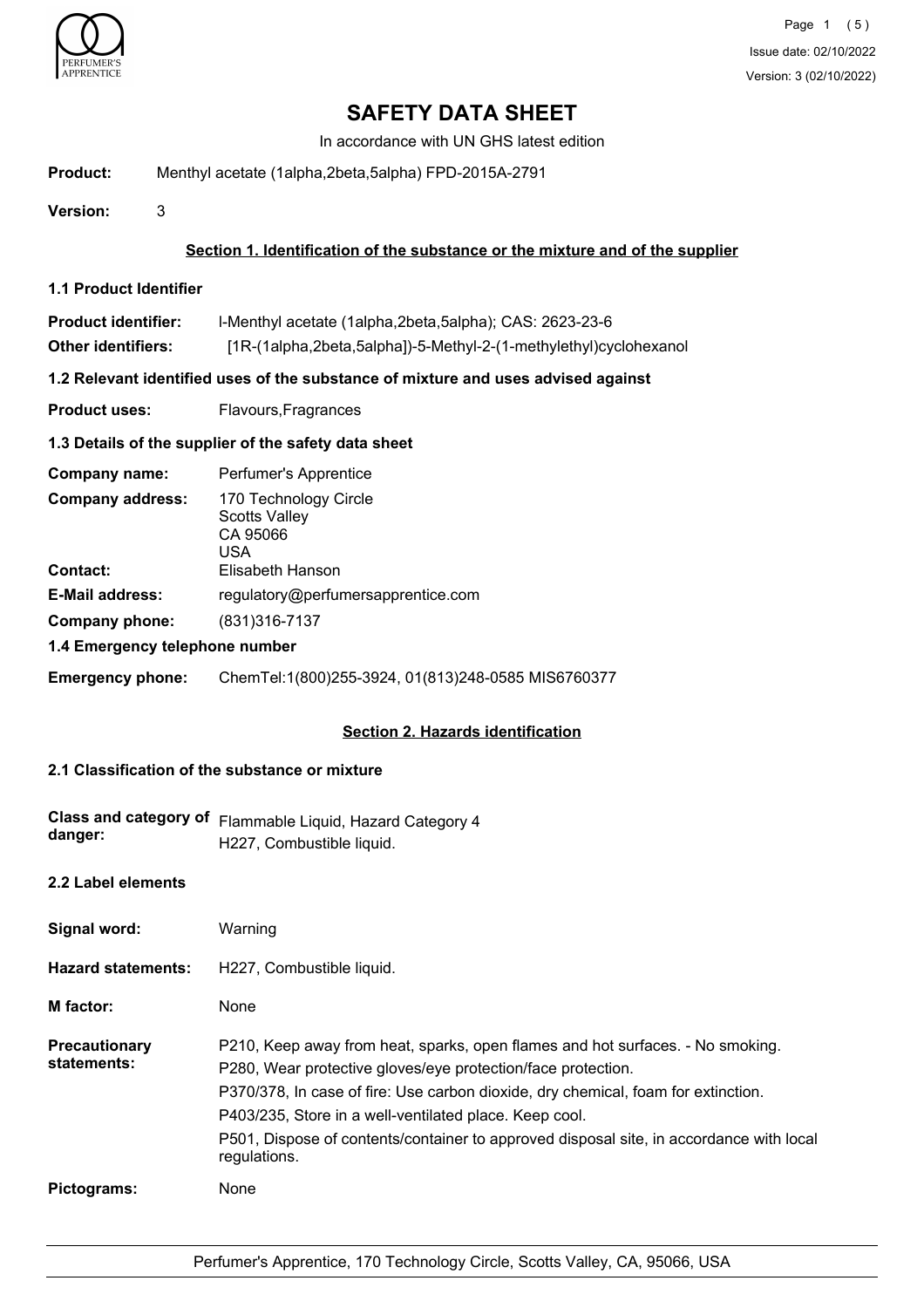

In accordance with UN GHS latest edition

| Product: | Menthyl acetate (1alpha,2beta,5alpha) FPD-2015A-2791 |  |
|----------|------------------------------------------------------|--|
|          |                                                      |  |

**Version:** 3

**Other hazards:** None

## **Section 3. Composition / information on ingredients**

**3.1 Substances**

**Product identifier:** l-Menthyl acetate (1alpha,2beta,5alpha); CAS: 2623-23-6

## **Section 4. First-aid measures**

#### **4.1 Description of first aid measures**

| Inhalation:           | Remove from exposure site to fresh air, keep at rest, and obtain medical attention.                            |
|-----------------------|----------------------------------------------------------------------------------------------------------------|
| Eye exposure:         | Flush immediately with water for at least 15 minutes. Contact physician if symptoms persist.                   |
| <b>Skin exposure:</b> | Remove contaminated clothes. Wash thoroughly with soap and water. Contact physician if<br>irritation persists. |
| Ingestion:            | Rinse mouth with water and obtain medical attention.                                                           |

#### **4.2 Most important symptoms and effects, both acute and delayed**

None expected, see Section 4.1 for further information.

## **4.3 Indication of any immediate medical attention and special treatment needed**

None expected, see Section 4.1 for further information.

## **SECTION 5: Firefighting measures**

## **5.1 Extinguishing media**

Suitable media: Carbon dioxide, Dry chemical, Foam.

## **5.2 Special hazards arising from the substance or mixture**

In case of fire, may be liberated: Carbon monoxide, Unidentified organic compounds.

## **5.3 Advice for fire fighters:**

In case of insufficient ventilation, wear suitable respiratory equipment.

## **Section 6. Accidental release measures**

## **6.1 Personal precautions, protective equipment and emergency procedures:**

Avoid inhalation. Avoid contact with skin and eyes. See protective measures under Section 7 and 8.

## **6.2 Environmental precautions:**

Keep away from drains, surface and ground water, and soil.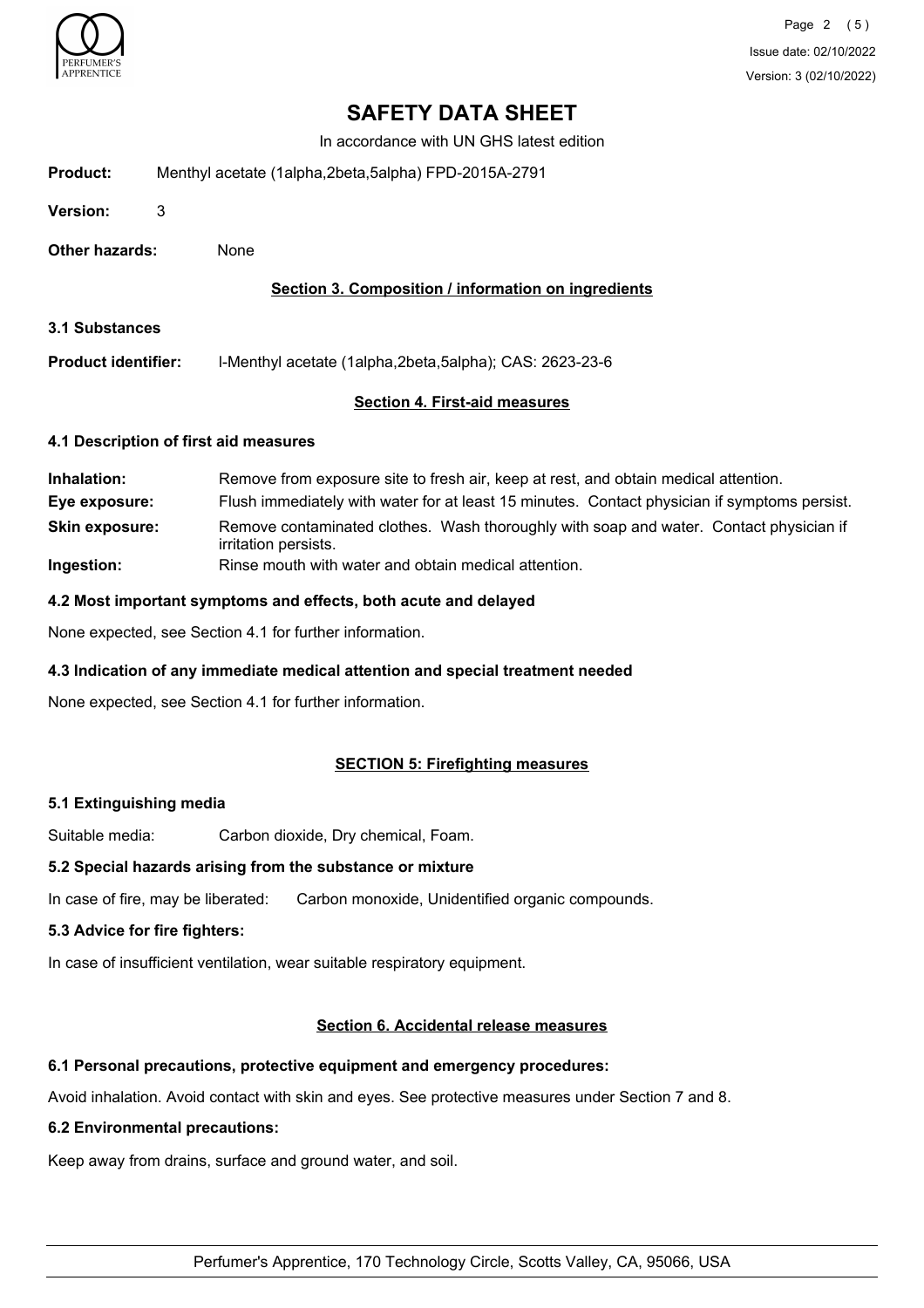

In accordance with UN GHS latest edition

**Product:** Menthyl acetate (1alpha,2beta,5alpha) FPD-2015A-2791

**Version:** 3

# **6.3 Methods and material for containment and cleaning up:**

Remove ignition sources. Provide adequate ventilation. Avoid excessive inhalation of vapours. Contain spillage immediately by use of sand or inert powder. Dispose of according to local regulations.

#### **6.4 Reference to other sections:**

Also refer to sections 8 and 13.

## **Section 7. Handling and storage**

## **7.1 Precautions for safe handling:**

Keep away from heat, sparks, open flames and hot surfaces. - No smoking. Use personal protective equipment as required. Use in accordance with good manufacturing and industrial hygiene practices. Use in areas with adequate ventilation Do not eat, drink or smoke when using this product.

## **7.2 Conditions for safe storage, including any incompatibilities:**

Store in a well-ventilated place. Keep container tightly closed. Keep cool. Ground/bond container and receiving equipment. Use explosion-proof electrical, ventilating and lighting equipment. Use only non-sparking tools. Take precautionary measures against static discharge.

#### **7.3 Specific end use(s):**

Flavours,Fragrances: Use in accordance with good manufacturing and industrial hygiene practices.

## **Section 8. Exposure controls/personal protection**

## **8.1 Control parameters**

Workplace exposure limits: Not Applicable

## **8.2 Exposure Controls**

## **Eye / Skin Protection**

Wear protective gloves/eye protection/face protection

## **Respiratory Protection**

Under normal conditions of use and where adequate ventilation is available to prevent build up of excessive vapour, this material should not require special engineering controls. However, in conditions of high or prolonged use, or high temperature or other conditions which increase exposure, the following engineering controls can be used to minimise exposure to personnel: a) Increase ventilation of the area with local exhaust ventilation. b) Personnel can use an approved, appropriately fitted respirator with organic vapour cartridge or canisters and particulate filters. c) Use closed systems for transferring and processing this material.

Also refer to Sections 2 and 7.

## **Section 9. Physical and chemical properties**

## **9.1 Information on basic physical and chemical properties**

| Appearance: | Not determined |
|-------------|----------------|
| Odour:      | Not determined |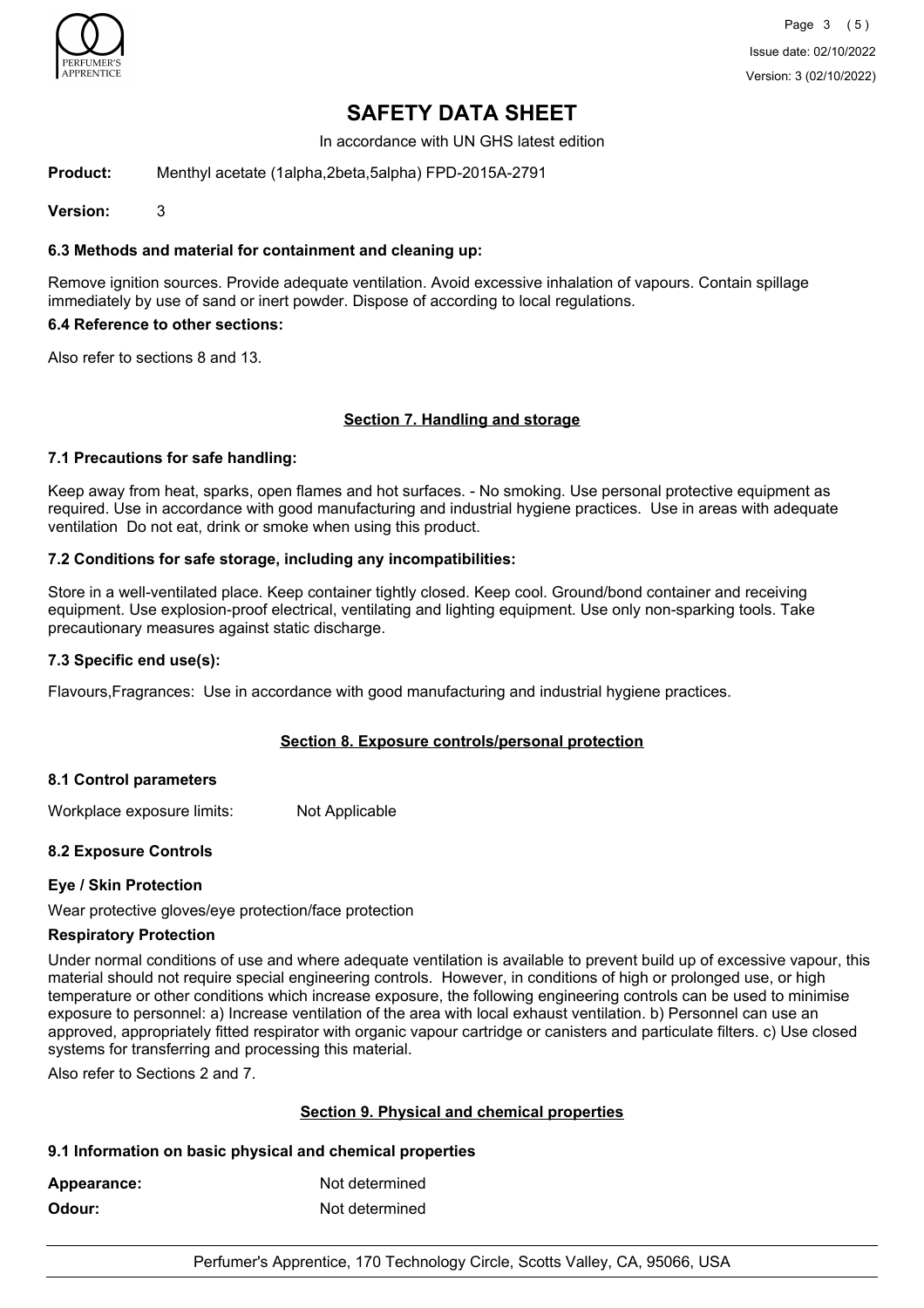

Page 4 (5) Issue date: 02/10/2022 Version: 3 (02/10/2022)

# **SAFETY DATA SHEET**

In accordance with UN GHS latest edition

| Product: | Menthyl acetate (1alpha,2beta,5alpha) FPD-2015A-2791 |  |
|----------|------------------------------------------------------|--|
|          |                                                      |  |

| Version:                       | 3 |                 |
|--------------------------------|---|-----------------|
| pH:                            |   | Not determined  |
| Initial boiling point / range: |   | Not determined  |
| <b>Flash point:</b>            |   | 92 $^{\circ}$ C |
| Vapour pressure:               |   | Not determined  |
| <b>Relative density:</b>       |   | Not determined  |
| Solubility(ies):               |   | Not determined  |
| 9.2 Other information:         |   | None available  |

## **Section 10. Stability and reactivity**

#### **10.1 Reactivity:**

Presents no significant reactivity hazard, by itself or in contact with water.

#### **10.2 Chemical stability:**

Good stability under normal storage conditions.

#### **10.3 Possibility of hazardous reactions:**

Not expected under normal conditions of use.

#### **10.4 Conditions to avoid:**

Avoid extreme heat.

## **10.5 Incompatible materials:**

Avoid contact with strong acids, alkalis or oxidising agents.

## **10.6 Hazardous decomposition products:**

Not expected.

# **Section 11. Toxicological information**

## **11.1 Information on toxicological effects**

This material does not meet the criteria for classification for health hazards under UN GHS.

| <b>Assumed Toxicity Value (LD50 or ATE) for Acute Oral Toxicity:</b>       | Not Applicable |
|----------------------------------------------------------------------------|----------------|
| <b>Assumed Toxicity Value (LD50 or ATE) for Acute Dermal Toxicity:</b>     | Not Applicable |
| <b>Assumed Toxicity Value (LC50 or ATE) for Acute Inhalation Toxicity:</b> | Not Available  |
| <b>Inhalation Route:</b>                                                   | Not Available  |

Refer to Section 2 for additional information.

## **Section 12. Ecological information**

| 12.1 Toxicity:                      | Not available |
|-------------------------------------|---------------|
| 12.2 Persistence and degradability: | Not available |